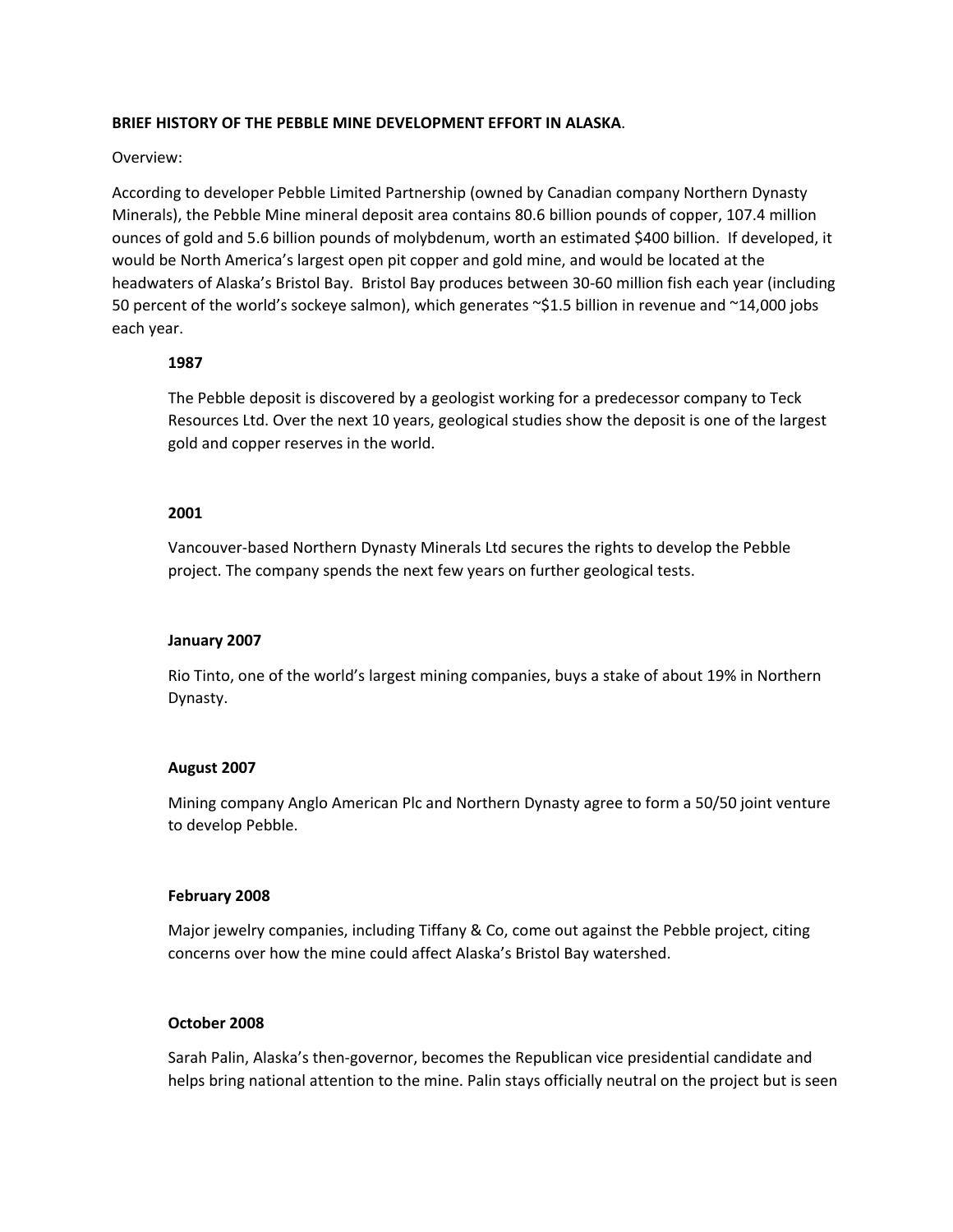as friendly to developers. Other state politicians, including then‐Senator Ted Stevens, oppose the project.

# **April 2009**

A delegation from Native tribes in Alaska's Bristol Bay region attends Anglo American's annual shareholder meeting to oppose the Pebble project.

# **February 2010**

A geological study shows the Pebble deposit contains at least 55 billion pounds of copper and 67 million ounces of gold.

# **November 2012**

National Geographic, the prominent conservationist publication, calls the fight over Pebble the "Gettysburg of natural resource conflicts" and praises mine opponents as an "uncommonly savvy patchwork of native groups, commercial fishermen, village councils, local residents, outfitters, conservationists, and others united in the conviction that the environmental risks, especially for salmon, greatly outweigh the economic benefits."

# **September 2013**

Anglo American pulls out of the Pebble project, giving Northern Dynasty full control. Anglo, which walked away having already spent \$541 million on the project, said it would focus on "projects with the highest value and lowest risks within our portfolio."

# **February 2014**

The U.S. Environmental Protection Agency under then‐President Barack Obama initiated a rarely used process under section 404(c) of the Clean Water Act to block Pebble's development and provide more permanent protections for the Bristol Bay basin. The EPA cited the potential of "irreversible harm" to Alaska's salmon fishery.

# **April 2014**

Rio Tinto gives away its 19% stake in Northern Dynasty to two Alaskan charities, the Alaska Community Foundation and the Bristol Bay Native Corporation Education Foundation. Rio said it had determined that the Pebble project does not fit its strategy. As of August 2020, neither charity remains a Northern Dynasty shareholder, according to Refinitiv data.

# **May 2017**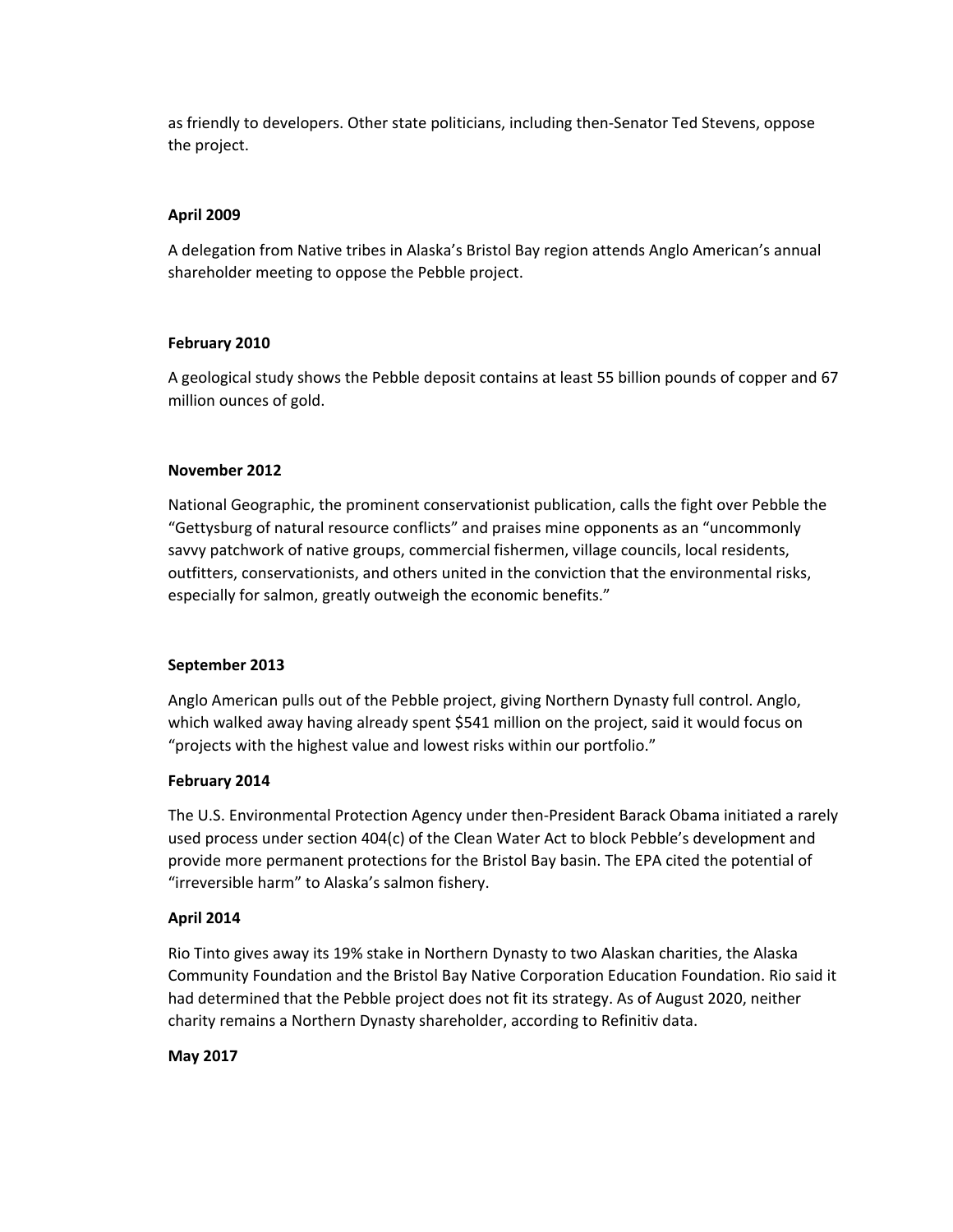The EPA, under the Trump administration, agrees to settle several lawsuits related to the Pebble project. The move did not guarantee Pebble would win permit approval, but did, the EPA said, make sure regulatory review would be carried out "in a fair, transparent, deliberate and regular way."

Northern Dynasty reportedly told investors it was in discussions "with a number of potential partners" to form a consortium to develop the mine, and thought it could get permits "in record time."

## **December 22, 2017**

Pebble Limited Partnership, solely owned subsidiary of Northern Dynasty submits Clean Water Act Section 404 Permit application. The U.S. Army Corps of Engineers (Corps) is the lead agency for this project and is responsible for preparing an Environmental Impact Statement (EIS).

## **January 2018**

The EPA pauses its environmental review of the Pebble project, surprising the market because of President Donald Trump's stated goal of boosting U.S. minerals production.

## **June 2019**

The EPA said it would reconsider Pebble. EPA General Counsel Matthew Leopold told staff to reconsider a 2014 decision under Obama's administration that restricted the mine's disposal plans under the auspices of the Clean Water Act.

# **July 2020**

The U.S. Army Corps of Engineers published a final environmental impact statement (EIS) recommending development of the Pebble project. The move was seen as one of the last regulatory hurdles for Pebble to receive necessary federal permits and the company said it could get final permits in as soon as 30 days.

### **August 2020**

Alaska's U.S. Senators Dan Sullivan and Lisa Murkowski, both Republicans, came out against the mine, saying it could cause significant damage to the Bristol Bay region. Other prominent Republicans, including presidential son Donald Trump, Jr., voice opposition to the Pebble project and begin to privately lobby the White House against it. They are concerned the mine could damage a region where they hunt and fish. Vancouver‐based Northern Dynasty insists the project is still moving forward.